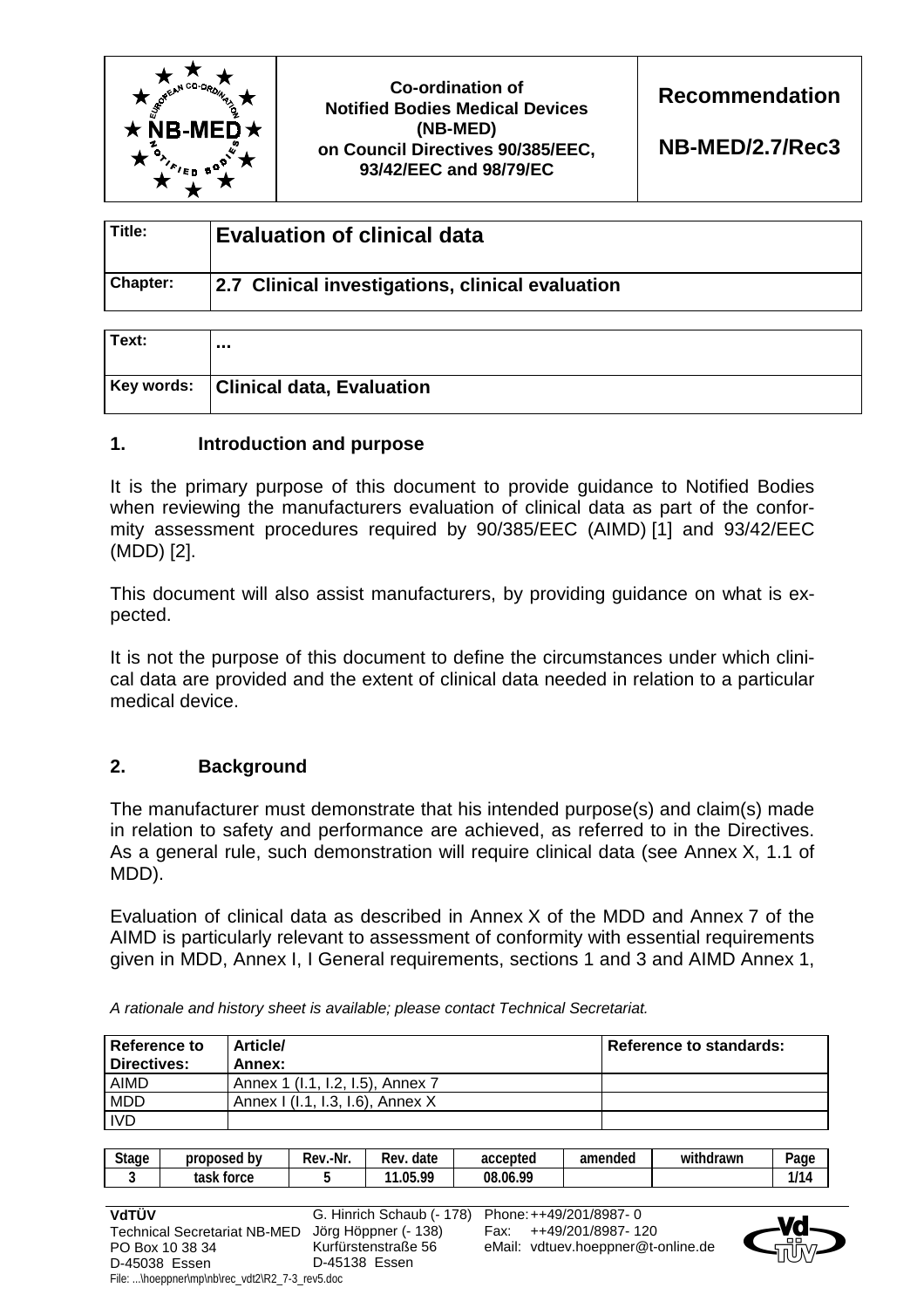

I General requirements, sections 1 and 2. Attention should also be paid to Annex I, I.6 (MDD) and Annex 1, I.5 (AIMD).

### **3. Explanation of terms**

For the purpose of this document:

- **3.1.** *Clinical data* is data which is relevant to the various aspects of the clinical safety and performance of the device. This may include data from prospective and retrospective clinical investigations of the device concerned as well as market experience of the same or similar devices and medical procedures and information from the scientific literature.
- **3.2.** The *Evaluation of clinical data* is the process by which clinical data from all selected sources (literature, results of clinical investigations and other) is assessed to establish conformity of the device with the pertinent essential requirements of the Directive, and to demonstrate that the device performs as intended by the manufacturer. The outcome of this process is a report which includes a conclusion on the acceptability of risks and side effects when weighed against the intended benefits of the device.

### **4. Clinical data to be provided by the manufacturer**

As a general rule, and in particular in the case of implantable devices and devices in Class III, evidence of the clinical performance and safety of a medical device is provided by means of clinical data, which is supplied by the manufacturer in accordance with Annex X (MDD) or Annex 7 (AIMD). All the conformity assessment procedures leading to "CE" marking address the issue of clinical evaluation by the manufacturer. In the case of Annexes II and III, the Notified Body is involved.

Clinical evaluation is based on the assessment of the risks and the benefits, associated with use of the device, through either

- 1. A compilation of relevant scientific literature, that is currently available as well as, where appropriate, a written report containing a critical evaluation of this compilation (the "literature route") or
- 2. The results of all the clinical investigations made (the "clinical investigation route"), or

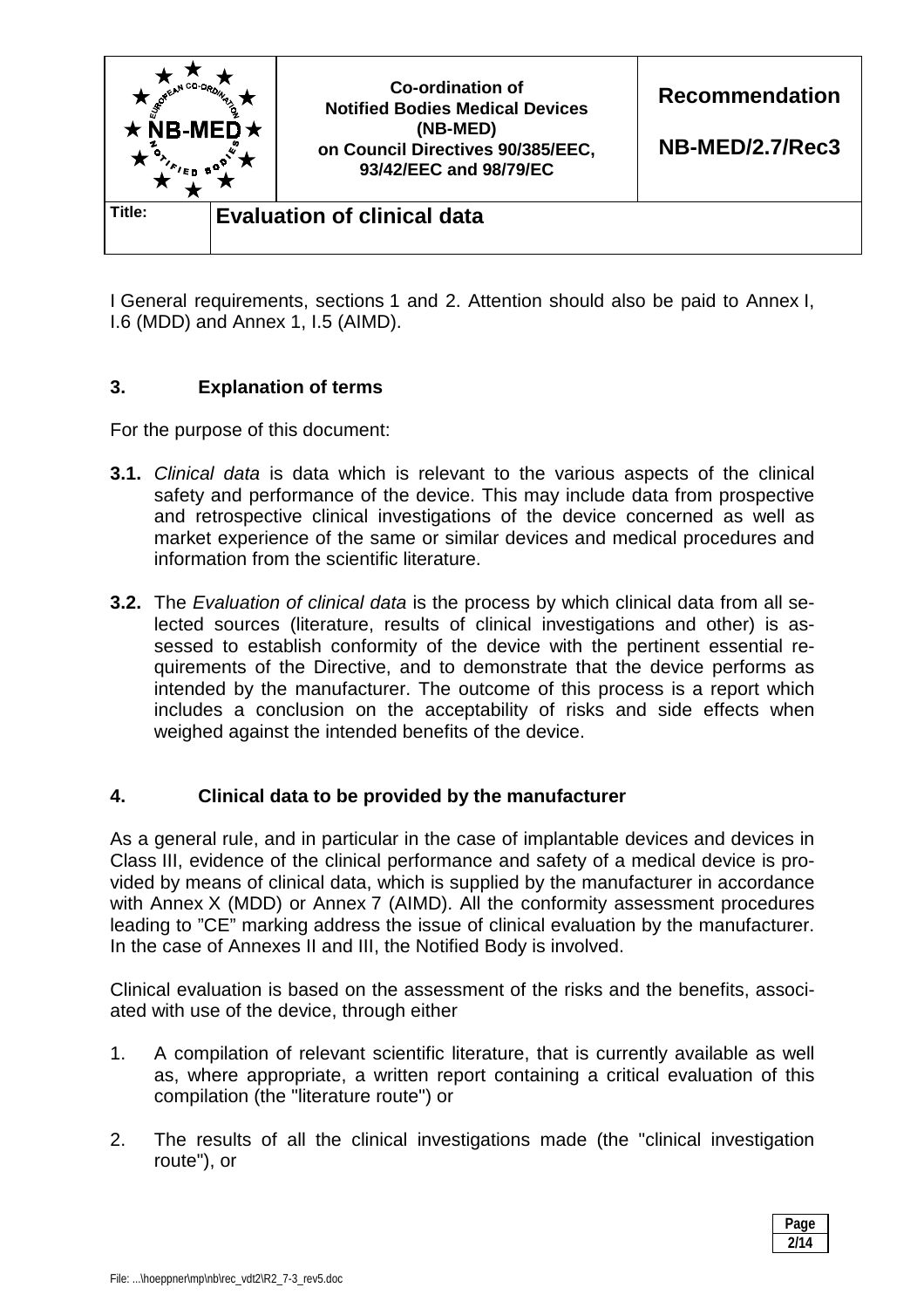

3. a combination of 1 and 2 above.

Where the clinical evaluation is based on such a combination of 1 and 2, it should include an overall assessment. It is important that the manufacturer relates the data to the specific device, having regard to the hazards identified (see 4.1).

The manufacturer must decide whether the available data is sufficient to demonstrate conformity with the Directive, having regard to (a) the similarity of the characteristics of the device(s) to which the data relates and the device(s) for which conformity is being assessed, and so the applicability of the findings to the devices being assessed, and (b) the adequacy of the data in addressing the relevant aspects of Directive conformity.

NOTE If the available literature is sufficient to demonstrate conformity with the Directive, there will be ethical considerations associated with performing further clinical investigations (e.g. delay in availability of a given device leading to the loss of benefit of this device).

## **4.1. Identification of aspects of safety and performance to be addressed through clinical data**

The manufacturer is required by the Directive to perform a risk analysis. A risk analysis is important in helping the manufacturer identify known or reasonably foreseeable hazards associated with use of the device, and decide how best to estimate the risks associated with each hazard<sup>1</sup>. From the results of the risk analysis, the manufacturer lays out how each risk is addressed and decides on the acceptability of risks when weighed against the intended benefits.

The risk analysis includes technical and clinical aspects relating to the particular device concerned.

<sup>1</sup> The loss/absence of the performance of a given device as claimed by the manufacturer and which could result in the loss of benefit of a treatment may be considered a hazard.



 $\overline{\phantom{a}}$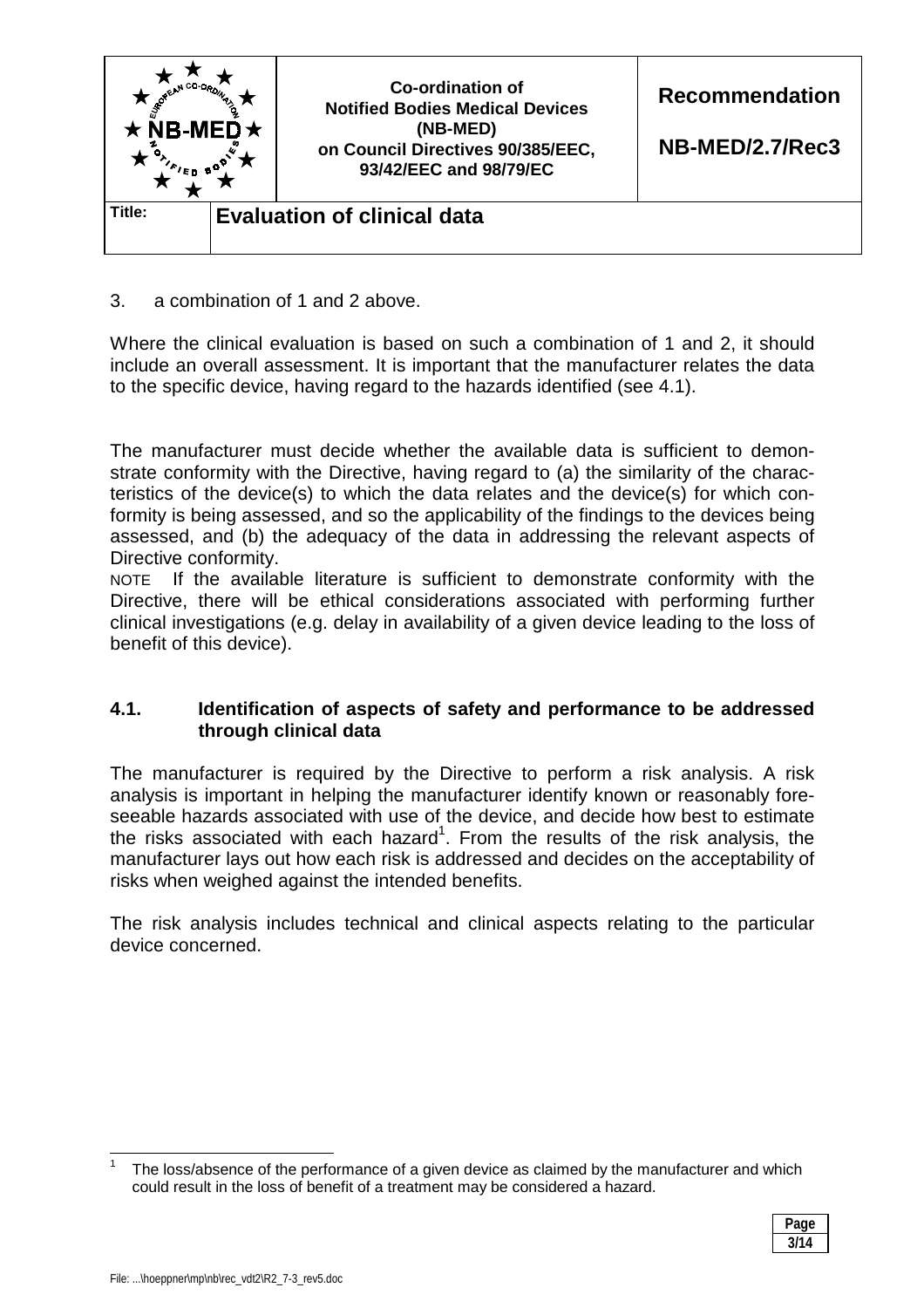

It should distinguish between aspects associated with

(i) the medical procedure for which the device is intended,

 For example, the risks versus benefits associated with extracorporeal lithotripsy as compared with conventional (surgical and not surgical) methods of kidney stone removal.

(ii) the technical solutions adopted,

 For example the risks versus benefits associated with different technologies of extracorporeal lithotripsy such as those involving generating shock-waves with electric sparks (electrohydraulic method), with an electromagnetic generator or a piezoelectric system.

(iii) aspects specific to the design and use of the particular device concerned.

 For example the risks versus benefits associated with the shockwave coupling method, size of the focal zone, the stone localisation and targeting system (Xray, ultrasound) and the trigger method

This distinction should be used to identify the type and specificity of clinical data needed. Where the available data is not sufficient to address the identified clinical hazards relating to one or more of the above aspects, a clinical investigation will be needed (see also section 4.3.1). The objectives of the clinical investigation should focus on those aspects not sufficiently addressed by the available data.

### **4.2. Literature route**

If the manufacturer's clinical evaluation to be submitted to the Notified Body takes the form of a review of the relevant scientific literature, the following requirements should be fulfilled:

### **4.2.1. Compilation of the relevant literature**

- a) The compilation should be related to the hazards identified in the clinical part of the risk analysis (see 4.1.), and support the arguments set out in the report.
- b) Published literature should be taken from recognized scientific publications including unfavourable as well as favourable data.

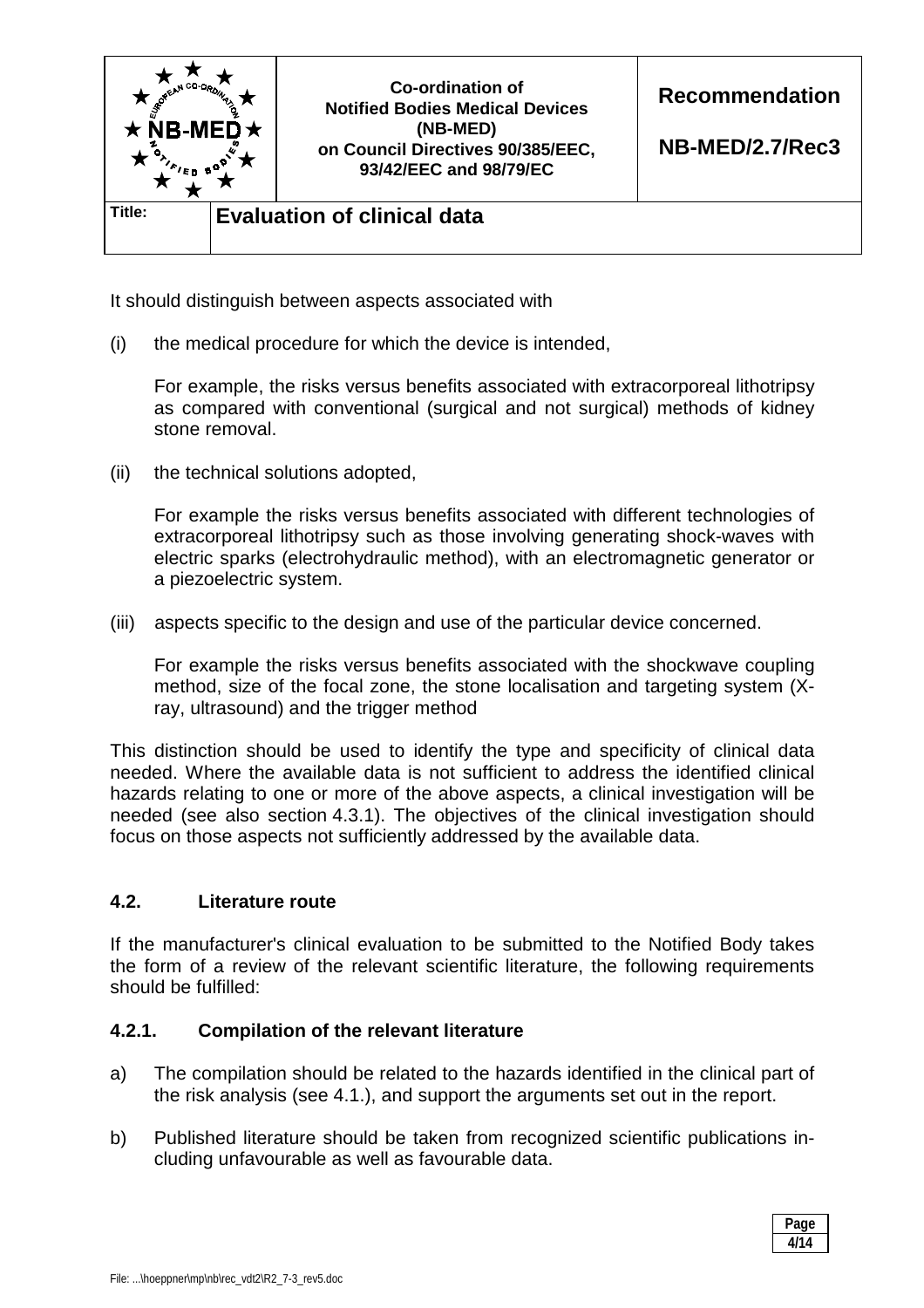

 Factors which may influence the scientific validity of the published literature include:

- i) whether or not the author's conclusions are substantiated by the available data;
- ii) the extent to which the published literature is the outcome of a study, following scientific principles for example, in having demonstrable and appropriate endpoints, inclusion and exclusion criteria and an appropriate and validated number of patients submitted.
- iii) whether or not the literature still reflects the "generally acknowledged" state of the art;
- iv) the relevance of the author's background and expertise in relation to the particular device and/or medical procedure involved; and
- v) lack of impartiality.

c) Other scientific data, such as the documented results of the manufacturers bench testing, including *in vitro* testing and animal studies, and an assessment of compliance with relevant technical standards, may be necessary to

 (i) alone, or in combination with other data, demonstrate compliance with relevant essential requirements of the Directives:

 (ii) establish the extent of similarity between device(s) and medical procedure(s) covered by the scientific literature and the characteristics of the device being assessed.

d) For well-established or simple devices, documented expert opinions with rationale from duly qualified medical practitioner(s) or other expert(s) suitably qualified in the area concerned can also be used to demonstrate safety and performance. In selecting such expert(s), the manufacturer should give due regard to their background and expertise in relation to the area concerned and any conflict of interest which may compromise impartiality. Such an expert opinion should be signed and dated by the author.

# **4.2.2. Written report**

- a) A written report containing a critical evaluation is required, unless a justification for its absence is given, e.g. if the particular device itself is the subject of the publication and the critical evaluation of risks and intended benefits is already adequately covered by the publication.
- b) The report should be written by a person suitably qualified in the relevant field and knowledgeable in the state-of-the-art.

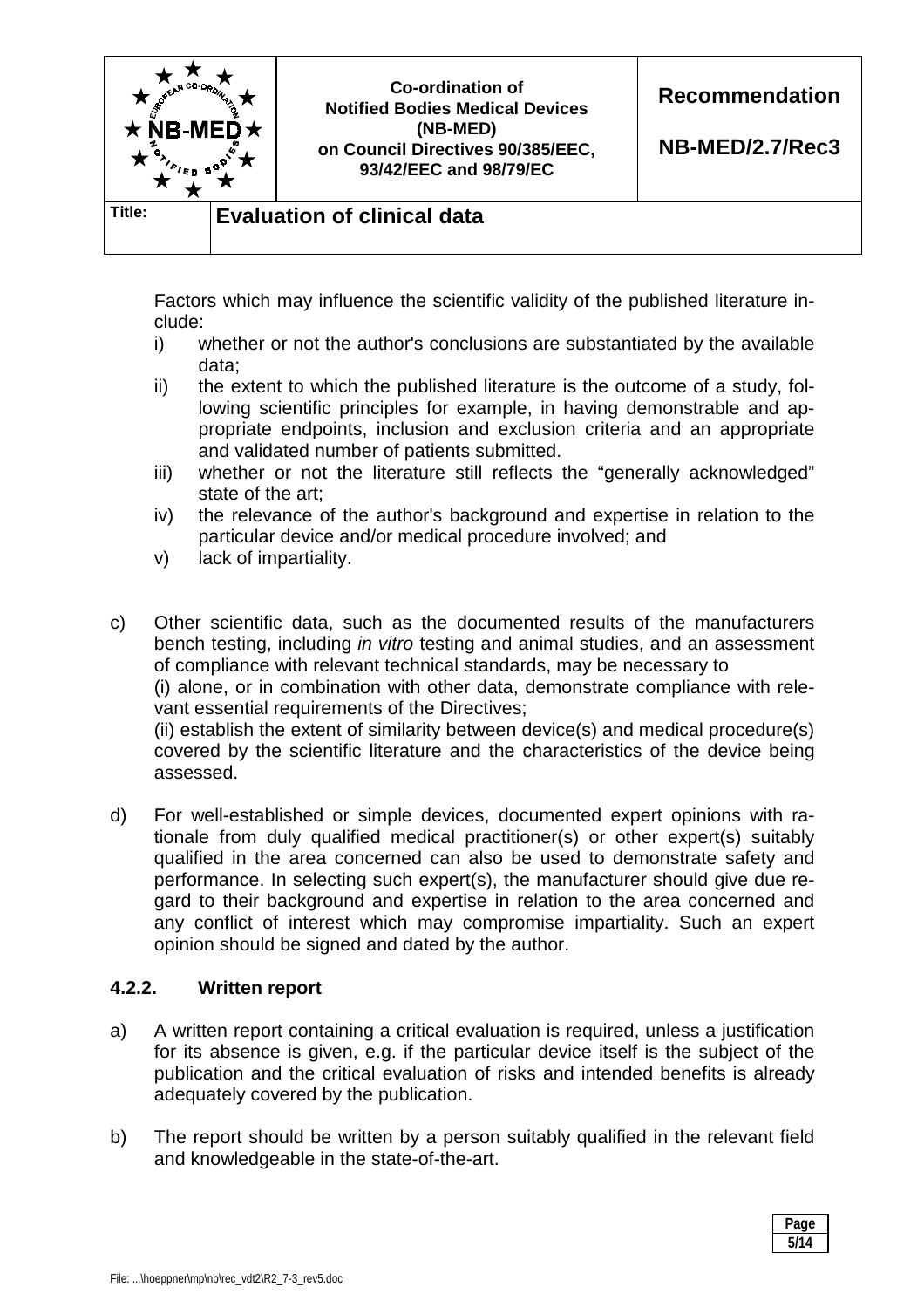

- c) The report should be based on the scientific literature considered, and should be accompanied by a listing and copy of the publications quoted.
- d) The report should be related directly to the device under certification.
- e) The report should discuss all the referenced scientific literature and should address unfavourable as well as favourable data
- f) The report should contain a short description of the medical device and its intended functions, a description of the intended purpose and the application of the device as well as the indications and contraindications for its use.
- g) The report should clearly establish the extent to which the literature relates to the specific characteristics and features of the device being assessed. This should take due account of the extent of similarity between the device(s) covered by the literature and the device now being assessed, and therefore relevance in the areas of, for example, design, technology, principles of operation, critical performance characteristics, specified conditions for use etc.
- h) The report should demonstrate that those aspects of use of the device, including performance, addressed in the clinical part of the risk analysis are met as claimed by the manufacturer, and that the device fulfils its intended purpose as a medical device.
- i) The identified hazards, the associated risks and the appropriate safety measures for patients, medical staff and third parties should be covered in the report, for example by reference to the manufacturer's risk analysis.
- j) A risk/benefit assessment, which justifies the acceptability of each remaining risk when weighed against the intended benefits from use of the device, should be included.
- k) The report should contain appropriate cross-references to the attached publications.
- l) Market experience of the same or similar devices can form part of the report.
- m) Results of laboratory testing, biocompatibility and compliance with technical standards, or reference to these results, if available, can additionally be used in the report to demonstrate compliance with certain essential requirements and the relevance of the scientific literature that is referred to.

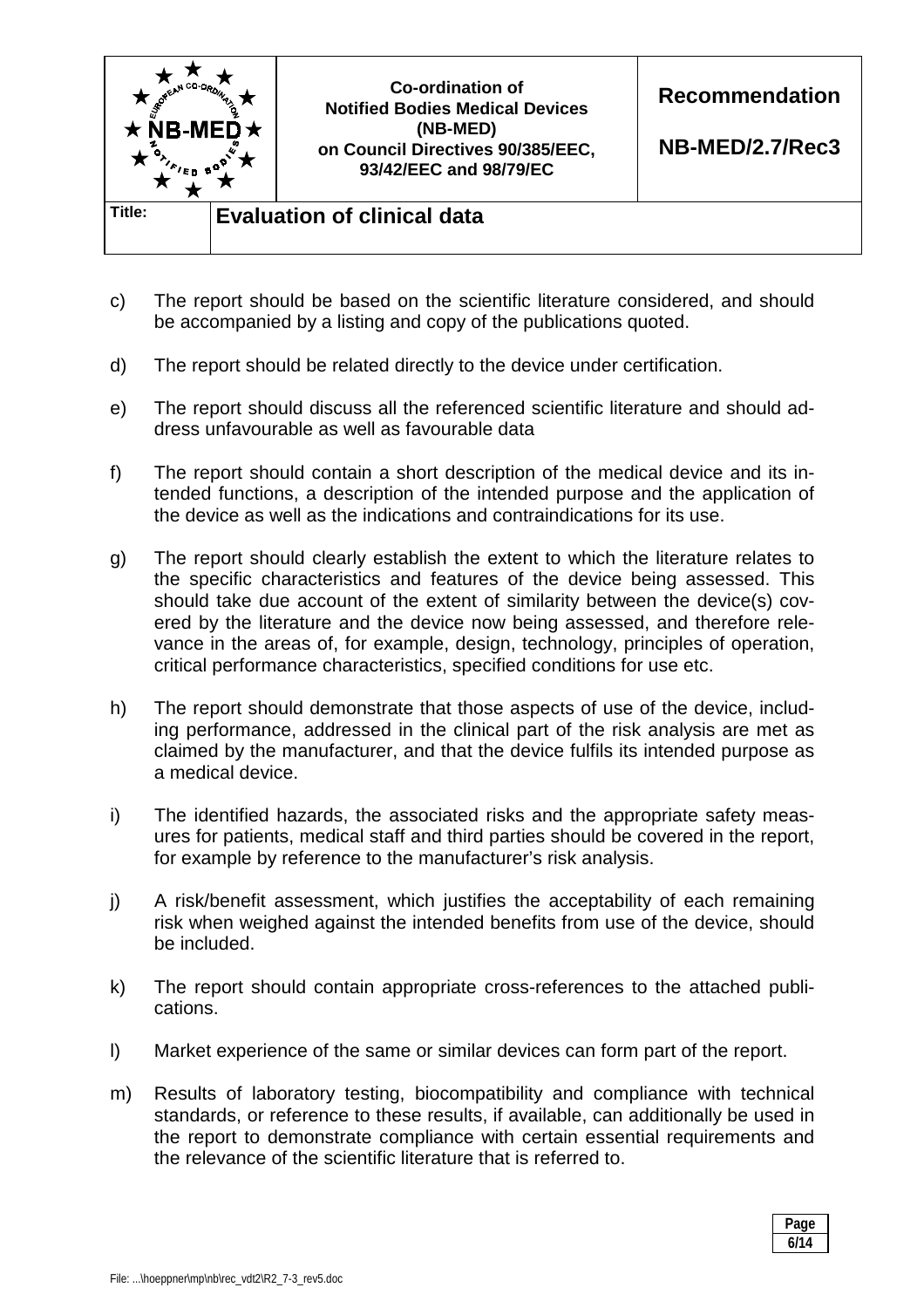

- n) Statements concerning the field of use of the device and its indications, contraindications, effects and side effects should be consistent with the instructions for use.
- o) The report should give a concluding opinion with rationale.
- p) The report should be signed and dated by the author.

## **4.3. Clinical investigations route**

### **4.3.1. Need for clinical investigations**

When reviewing the manufacturer's evaluation of clinical data and whether or not a clinical investigation is needed as part of this, due regard should be paid to NB-MED/2.7/R1 [5].

# **4.3.2. Conduct of clinical investigations**

Where the results of clinical investigations form part of the clinical data, the clinical investigations should comply with the relevant sections of Annex X MDD or Annex 7 AIMD. Compliance with the EN 540 [3] carries the presumption that the design and conduct and monitoring of the clinical investigation conforms with the requirements of these Annexes. Whilst not carrying such a presumption of conformity, other equivalent standards may be used. $^{2}[4]$ 

### **4.3.3. The results and final report of the clinical investigation**

The documentation on a clinical investigation should include:

- 1. The identification of the medical device which is the subject of the clinical investigation, consisting of short description of the device. This description should be sufficient to address all the aspects relevant to the clinical investigation. It should include in particular:
	- normal use, intended purpose, indications, contraindications
	- performance as claimed by the manufacturer
- 2. A clear definition of the objectives of the clinical investigation

<sup>&</sup>lt;sup>2</sup> Where justified, the Notified Body may require further information to assess the manufacturers clinical investigation data.

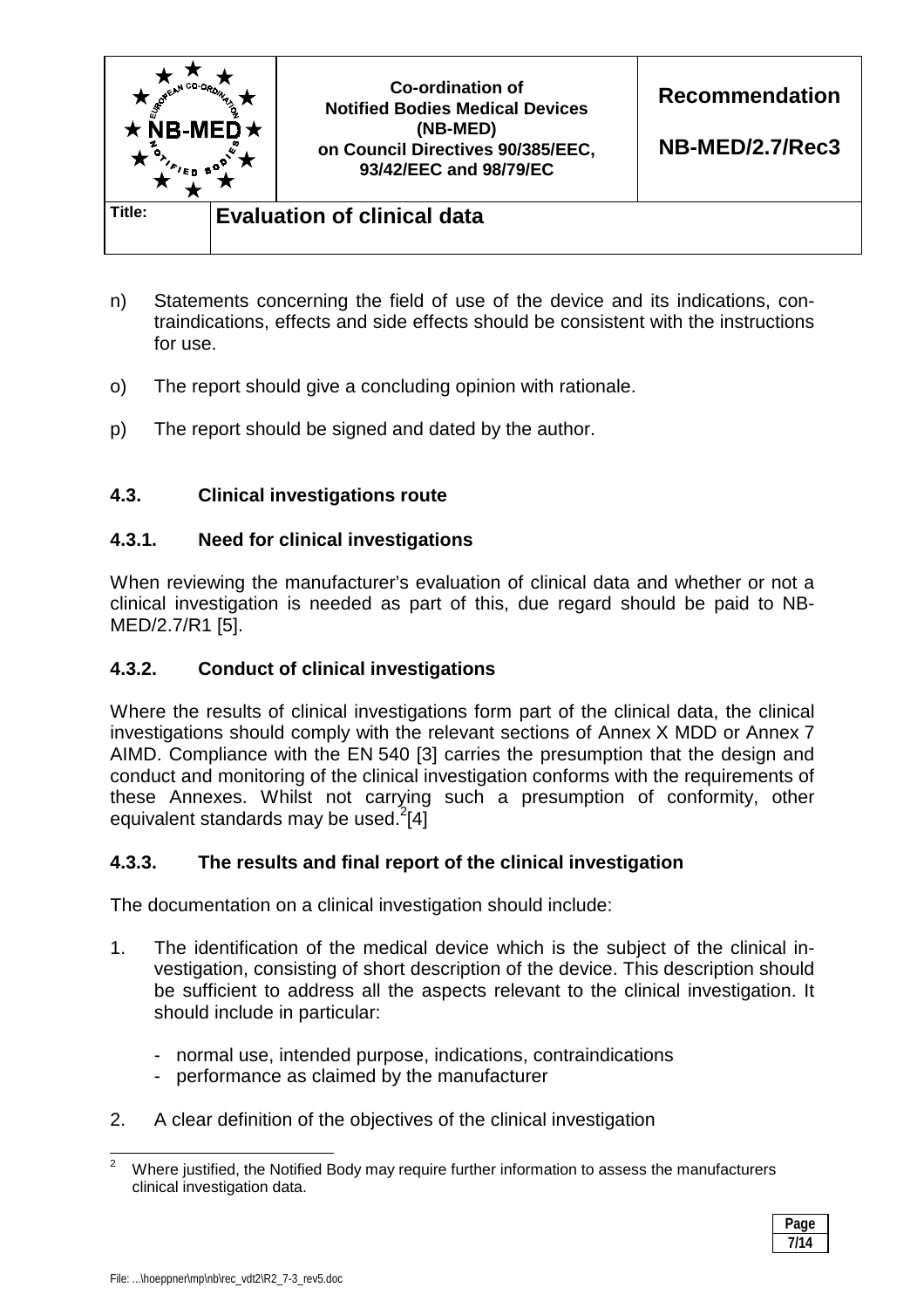

- 3. Methodology
	- enrolment of subjects, including inclusion and exclusion criteria, rate of enrolment, numbers and grouping
	- study start and completion dates
	- medical procedures involved
	- appropriate, objective endpoints which, if achieved, demonstrate the required safety and performances
	- parameters assessed, with frequency and methods of assessment and data acquisition
	- statistical methods
- 4. Results and conclusion
	- details of any deviations from the agreed Clinical Investigation Plan, with the reasons and any resulting amendments to the Clinical Investigation Plan for the remainder of the Clinical Investigation, together with the implications for interpretation of results.

NOTE In the case of multi-centre investigations, it should be made clear whether deviations and any subsequent amendments and/or additional or different treatment of results apply to all or only particular centres

- critical evaluation of all the data collected during the clinical investigation
- appraisal of clinical relevance
- demonstration that the objectives of the clinical investigation have been met in the context of the overall assessment of the device's safety and performance.
- 5. Date and signature of the responsible investigator.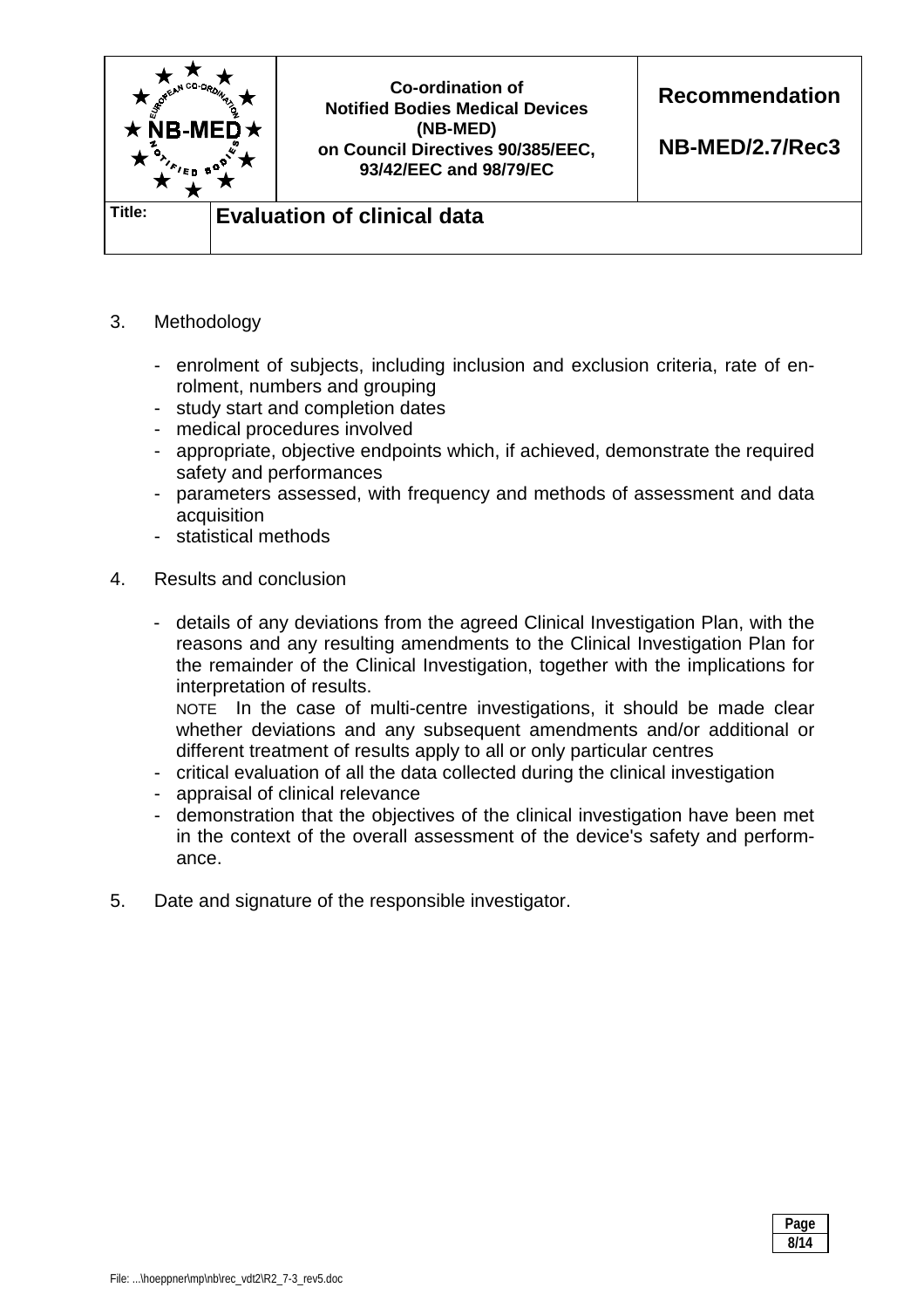

## **5. The role of the Notified Body**

With regard to the evaluation of clinical data the Notified Body has different roles depending on the conformity assessment procedure followed.

As part of the design/type examination under Annexes II.4 or III, the Notified Body assesses the clinical data assembled by the manufacturer and the manufacturer's evaluation and the validity of the conclusions drawn. (see 5.1)

As part of quality system approval under Annex II.3, the Notified Body assesses the manufacturer's procedure for clinical data evaluation. This may include a review of examples of such evaluations. (see 5.2)

### **5.1. Examination of a design dossier (Annex II.4) or of a type examination dossier (Annex III)**

The Notified Body (NB) examines the documentation submitted according to the preceding sections. In order to do so, the NB should possess enough knowledge and experience in clinical evaluation as stated in section 6 of this document.

### **5.1.1. Decision making**

In reviewing the evaluation of clinical data submitted by the manufacturer, the Notified Body decides whether or not the manufacturer has adequately:

- a) described and verified the intended characteristics and performances related to clinical aspects.
- b) performed a risk analysis and estimated the undesirable side effects.
- c) concluded on the basis of documented justification that the risks are acceptable when weighed against the intended benefits.

The assessment carried out by the Notified Body will typically cover the following aspects of the manufacturer's clinical data evaluation:

- 1. The listing and characterisation of the clinical performance of the device intended by the manufacturer and the expected benefits for the patient
- 2. The use of the list of identified hazards to be addressed through evaluation of clinical data as described in paragraph 4.1. of this document

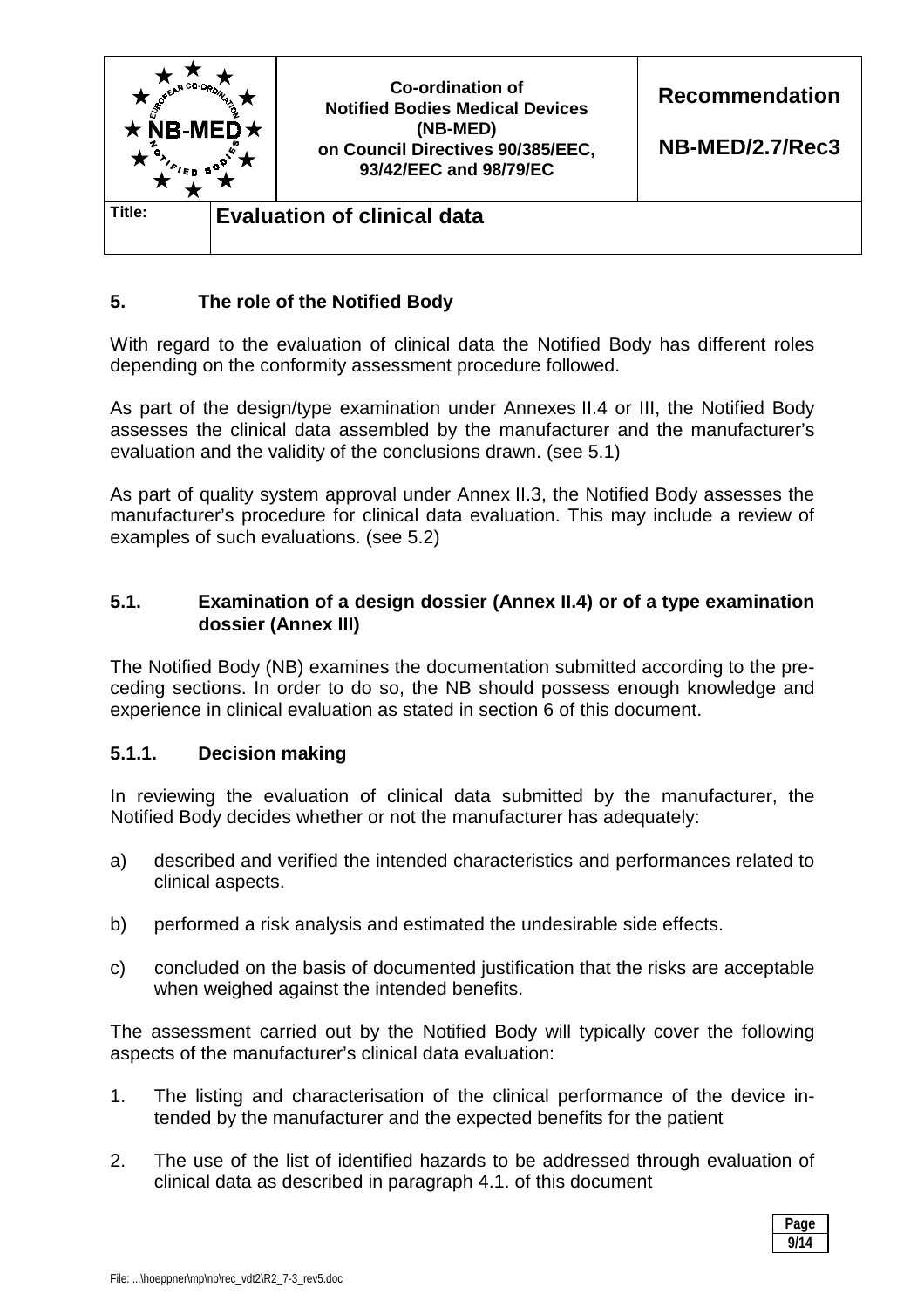

- 3. The adequate estimation of the associated risks for each identified hazard by:
	- a) characterising the severity of the hazard
	- b) estimating and characterising the probability of occurrence of the harm (or health impairment or loss of benefit of the treatment) (document with rationale)
- 4. The decision on the acceptability of risks in relation to each identified hazard, based on the combination of 1, 3a, and 3b using the ALARP<sup>3</sup> philosophy [6,7], and characterisation of the corresponding risk/benefit ratio as:
	- **unacceptable** or
	- **broadly acceptable** or
	- **acceptable under specified conditions<sup>4</sup>** (see ISO/IEC Guide 51 [9])

# **5.1.2. The report of the Notified Body**

The Notified Body writes a report on its assessment of the submitted clinical documentation. The report may be a separate report or part of the Notified Body's overall report. In the latter case the clinical part should be clearly identified.

The Notified Body's report should include:

- Identification of the manufacturer
- Identification of the medical device
- Basis of evaluation (which Directive and which Annex(es))
- Submitted documents
- Description of the device
- Assessment of clinical safety and performance
- Conclusion. The NB should justify and document each step of the decision making process referred in 5.1.1. One single "unacceptable risk/benefit ratio" leads to a negative conclusion.<sup>5</sup>

In some cases, the combination of the conditions specified in order to characterise different Risk/benefit ratios as acceptable may be contradictory or impracticable, and so also leads to a negative conclusion.



<sup>-&</sup>lt;br>3 ALARP means "As Low As Reasonably Practicable"

<sup>4</sup> The assessment of a risk/benefit ratio as "acceptable under specified conditions" implies the determination of those specified conditions under which it can be accepted. At the stage of assessment, the expected benefit to the patient, as well as the risk, has to take account of the generally acknowledged state of the art. 5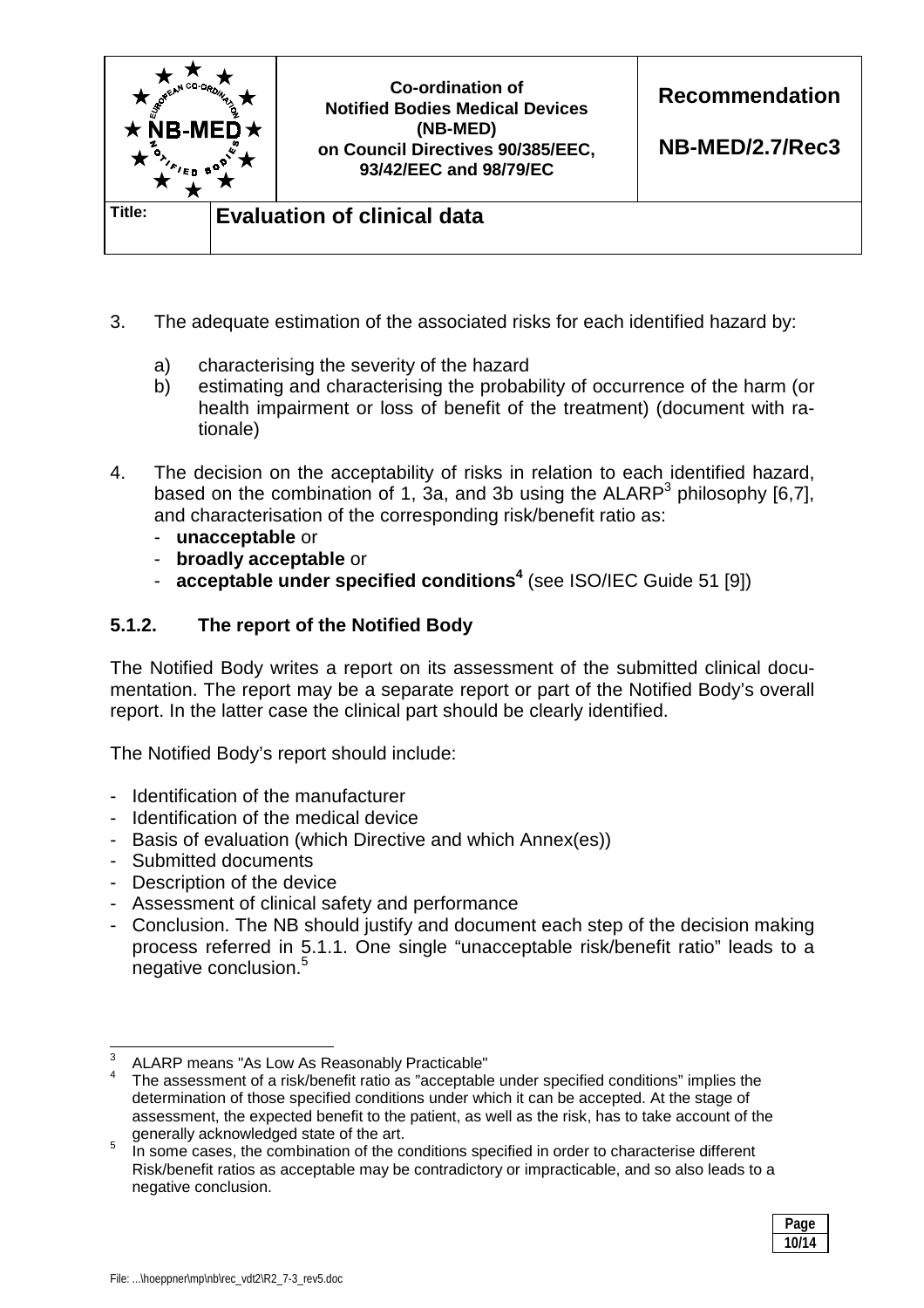

- the names of all NB internal assessors and external experts involved in the assessment of the manufacturers documentation, together with details of the aspects assessed by each
- Date and signature of the responsible assessor

### **5.2. Evaluation as part of quality system related procedures (Annex II.3)**

### **5.2.1. Review of the procedures**

When the manufacturer selects this procedure, the Notified Body should, as part of the review of the manufacturer's quality system, assess the establishment, maintenance and application of the manufacturer's procedures for the documented evaluation of clinical data. This should cover:

- a) the responsibility for the evaluation of the clinical data by a suitably qualified person;
- b) the identification of clinical data, both unpublished (for example contained in the manufacturers files e.g. the complaints history) and published.
- c) the relevance of the clinical data identified as demonstrating compliance with particular requirements of the Directive or cited in particular aspects of the risk .<br>analysis<sup>6</sup>.
- d) assuring that clinical investigations are performed in compliance with the applicable regulations and the clinical investigation plan, with a suitable justification for any deviations
- e) identification and evaluation of undesirable side-effects.

 This latter point involves identification of known or reasonably foreseeable hazards, qualification of their severity and of their probability of occurrence. It is part of the manufacturer's documented risk analysis based on both favourable and unfavourable data identified as relevant in order to give a balanced view.

### **5.2.2. Review of samples**

<sup>6</sup> The record of this may take the form of relevant entries in the "ER Checklist" or the risk analysis document within the manufacturer's technical documentation (check with "Explanation of terms")



 $\overline{\phantom{a}}$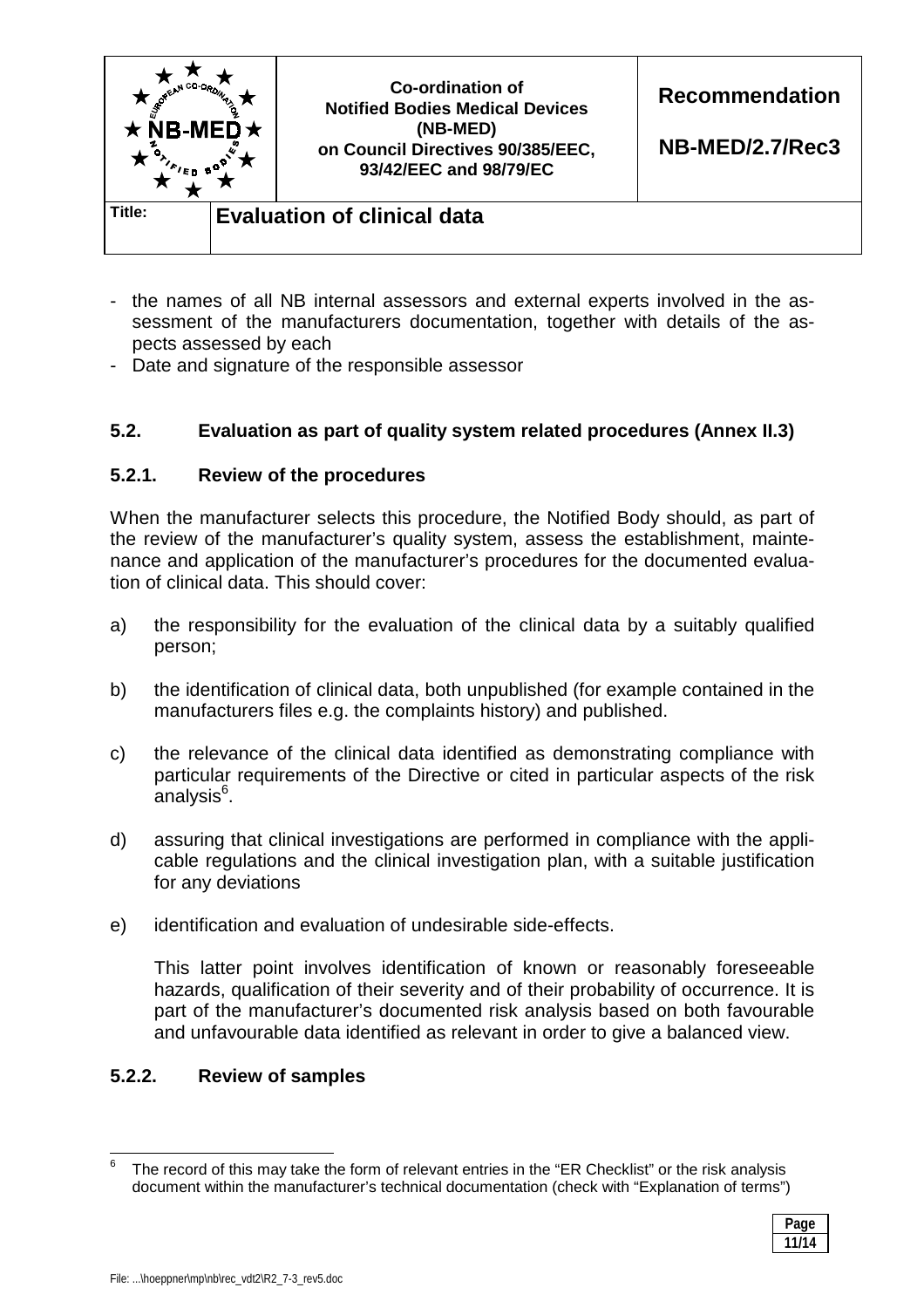

The Notified Body, when reviewing samples of the manufacturer's clinical data evaluation, should pay special attention to the following:

- (a) whether or not the data is relevant to the device or medical procedure involved;
- (b) where the manufacturer, in the selected sample, has chosen the "literature route" (see 4.2.), whether the criteria defined in 4.2. have been applied;
- (c) where the manufacturer, in the selected sample, has selected the "clinical investigations route" (see.4.3.), whether the criteria defined in 4.3. have been applied.

When performing the assessment on samples of a manufacturers risk/benefit assessment, the Notified Body will follow the steps indicated in 5.1.1.,1-4.

#### **6. Notified Body Specific Procedures and Expertise**

Notified Bodies should establish and implement internal policies and procedures for the assessment of clinical data in order to:

a) Ensure that suitable resources, especially relevant knowledge and competence necessary for such evaluation, are available within the Notified Body and/or by contracting external experts.

Such expertise should be sufficient to identify and estimate the risks and benefits associated with the use of the medical devices. The evaluation team should be able to evaluate a risk analysis and the risk management strategy performed by the manufacturer. The evaluation team should understand the device technology as well as the medical procedure [8].

Such an evaluation may require input from a qualified medical practitioner (for example physician, dentist, nurse), as appropriate for the particular device, who has clinical experience.

When examining the results of clinical investigations, the evaluation team should have knowledge in planning, conduct and interpretation of clinical investigations. All evaluators should be trained and qualified.

Particular attention should be drawn to training of external experts with regard to the conformity assessment procedure. The Notified Body should be responsible

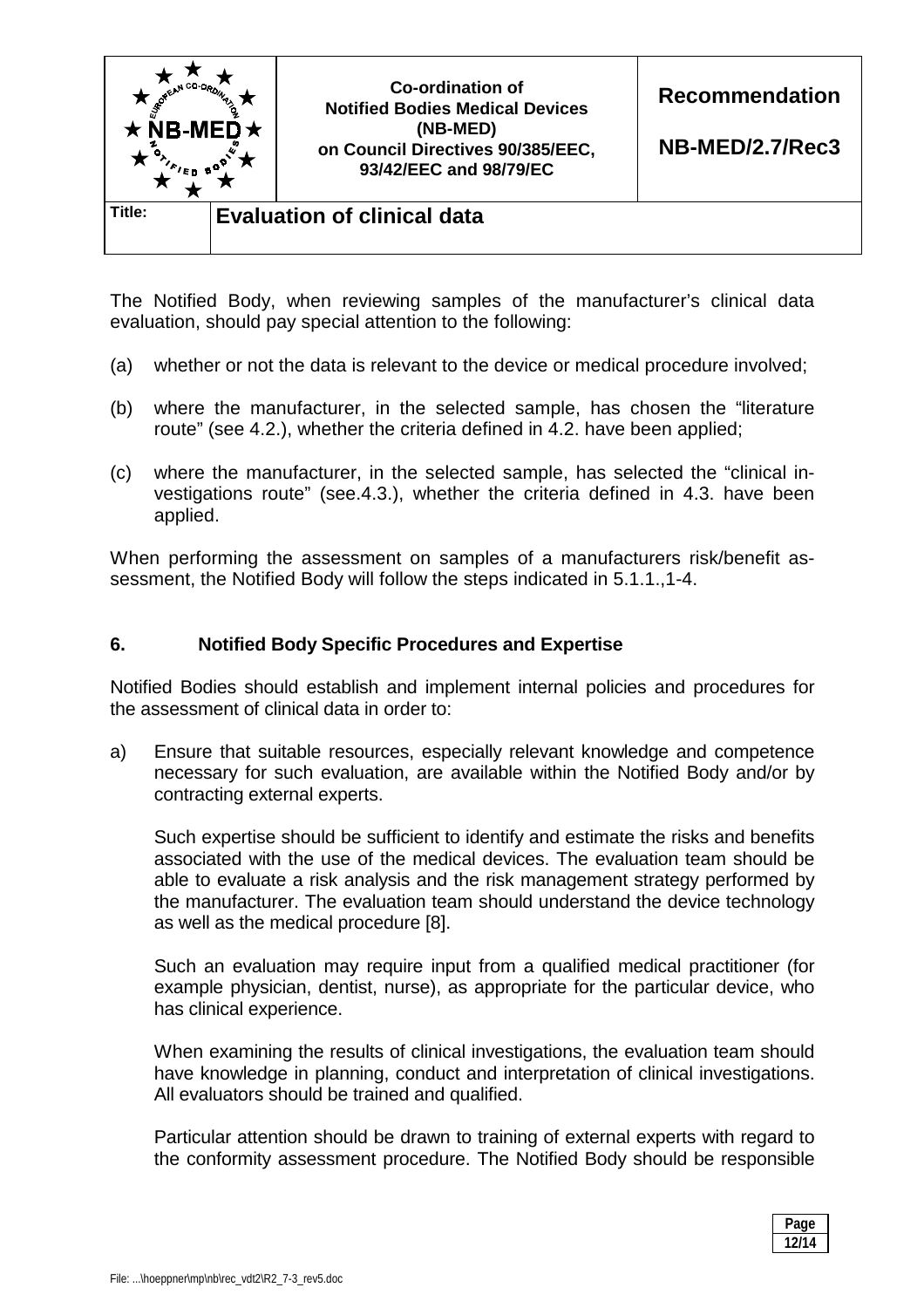

for reviewing the opinion of these experts, taking account of their level of knowledge of the provisions of the Directives.

- b) review the evaluation of clinical data provided by the manufacturer.
- c) document the opinion with rationale of all experts involved.
- d) ensure that any external experts involved are impartial and independent from any parties involved, having due regard to any conflict of interest which may compromise impartiality (see also MedDev 2.10/2 [11]) .
- e) document the result of their assessment. This is achieved through a specific report which may be part of, or may be referenced in the overall design / type examination report.
- f) preserve confidentiality of the information and data received from the manufacturer, especially within the terms for contracting external experts.

#### **7. References**

- 1. Council Directive 90/385/EEC of 20 June 1990 concerning active implantable medical devices
- 2. Council Directive 93/42/EEC of 14 June 1993 concerning medical devices
- 3. EN 540: Clinical investigation of medical devices for human subjects, 1993
- 4. ISO 14155 Clinical investigation of medical devices
- 5. Guidance on when a clinical investigation is needed for CE marking, NB-MED/2.7/Rec1
- 6. Task force on CE marking of existing products, NBM/026/95 rev 2.
- 7. EN 60601-1-4 : Medical electrical equipment Part 1: General requirements for safety, 4. Collateral Standard: Programmable electrical medical systems
- 8. Committee draft ISO/CD 14971,Medical Devices Risk Management Dated 1998-05-21.

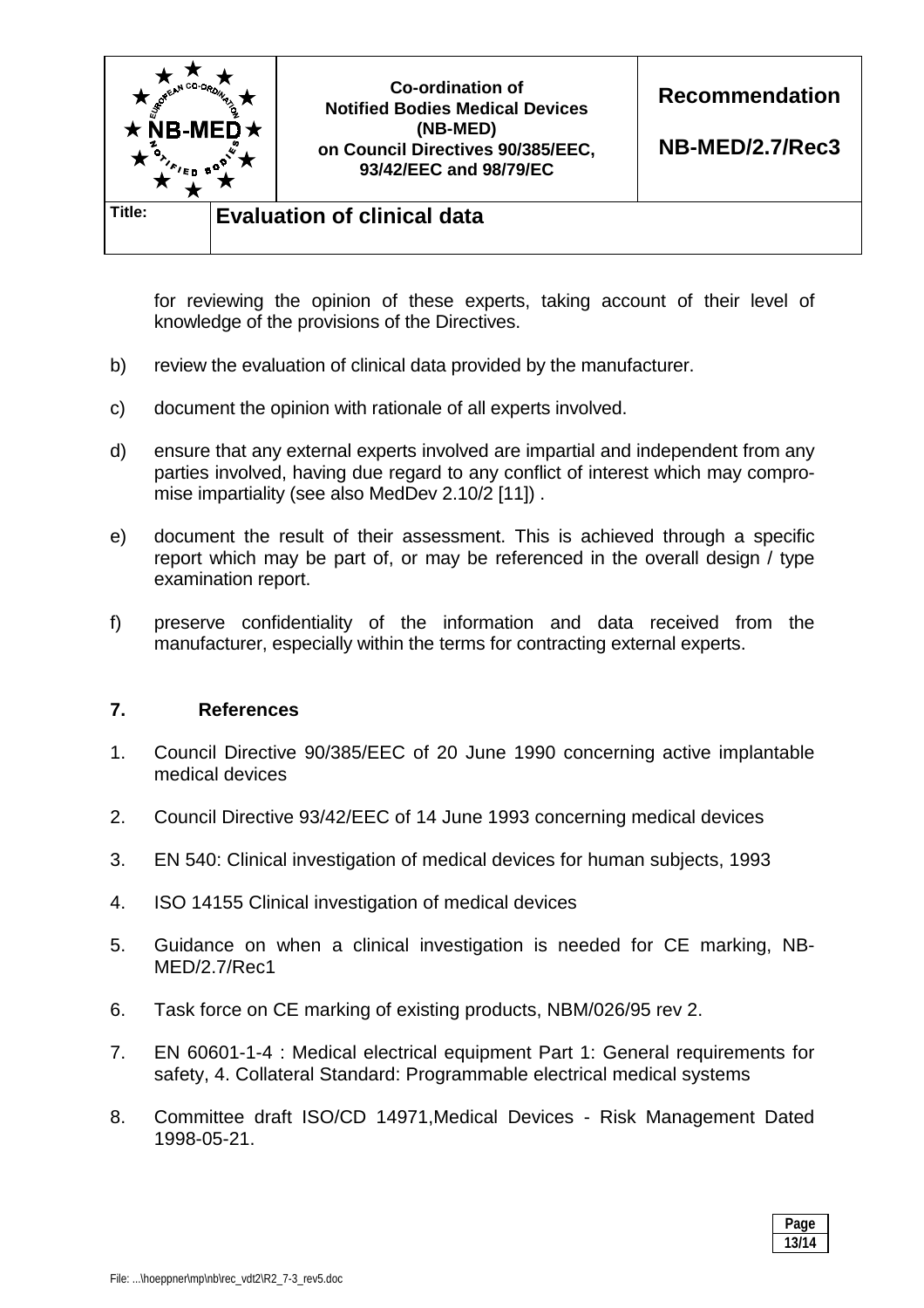

- 9. MedDev 1/94 Rev 10: Guidelines for Regulatory Auditing of Quality Systems of Medical Device Manufacturers.
- 10. ISO/IEC Guide 51 Guideline for the inclusion of safety aspects in Standards
- 11. MedDev 2.10/2 Rev 01.03.99: Designation and monitoring of Notified Bodies within the framework of EC Directives on medical devices.

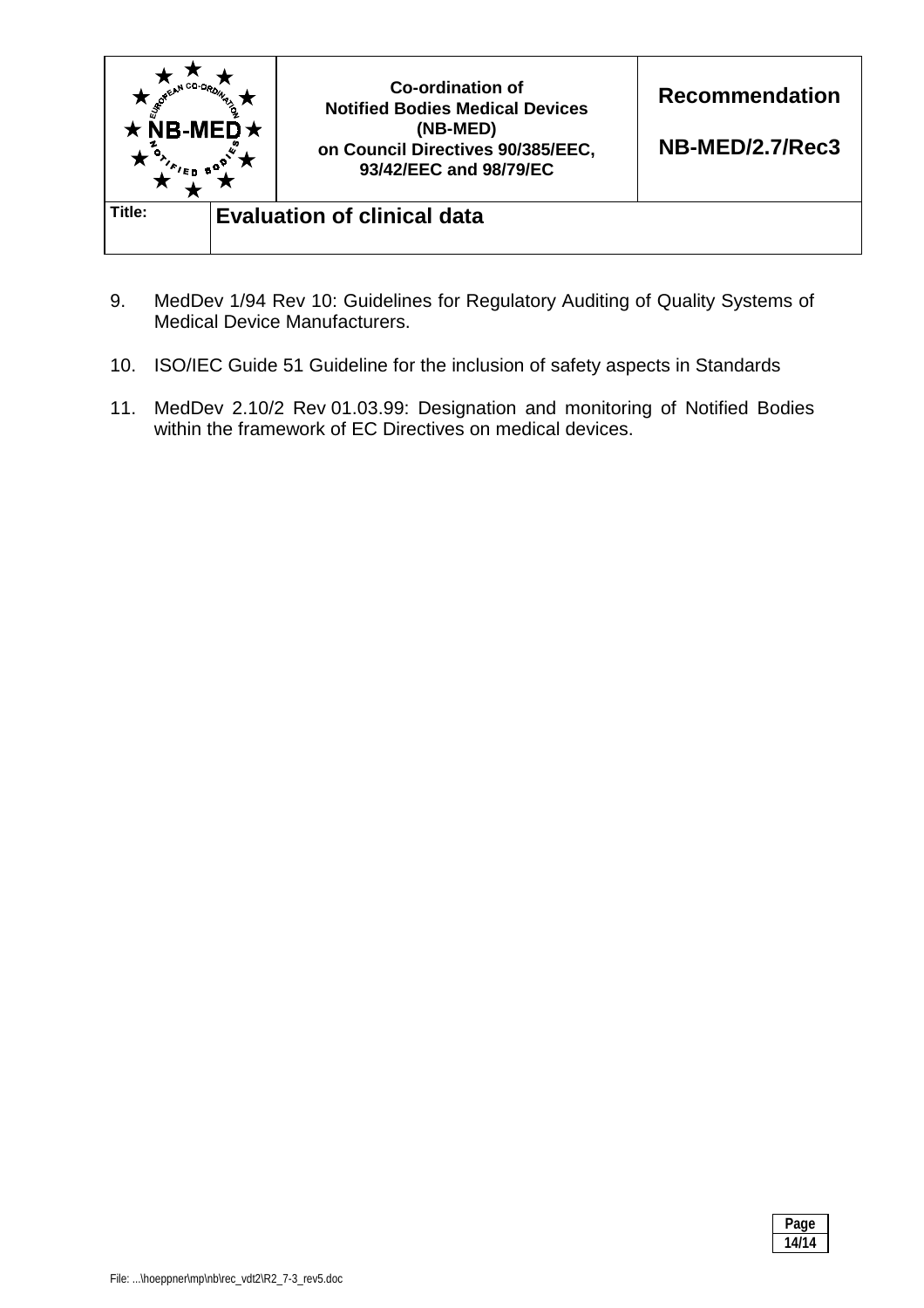

#### **Rev. 1** Notified Body Meeting, Brussels, November 3 & 4, 1998:

The NB-MED task force on "Evaluation of clinical data" presented the current status of the work (see document NBM/172/98).

Revision no: 1

 The general structure of this work was accepted on occasion of the last meetings of NB-MED. The document does not deal with clinical investigation but with evaluation of clinical data. Also the key-terms of "clinical data" and "evaluation of clinical data" are explained. Further work will be done also by merging the tabled document with the NB-MED Recommendations NB-MED/2.7/Rec1 *Guidance on clinicals*. Also it was tried for reaching consistency to follow the ALARP philosophy as applied by ISO/TC 210 on *Risk management* in accordance with the ISO/IEC guidance 51. In the current work alternative medicines and miracle products were left out of consideration because it was not so easy to make a guidance; also this is more a task for the member states.

 The **members of NB-MED** were asked to send their comments within one month to the Technical Secretariat especially to *literature route/ quality of the scientific data* and to *decision making process*. Next meeting of the task force will be held in January 1999. Further development will be made finally within the NBRG.

**Rev. 2** A new draft document NB-MED Recommendation 2.7/Rec3 "Evaluation of clinical data" was delivered to NBRG for further discussion on its meeting on 01./02.02.99. Revision no: 2 stage 1.

#### **Rev. 3:** NBRG meeting, Dublin, February 1 & 2, 1999: Previous changes to the document were confirmed, and a few further changes were made to improve clarity, at the 01-02 February 1999, Dublin meeting of the NBRG. It was also decided to send the draft document, with its "Rationale and history" sheet to all member of NB-MED for commenting before presenting it for approval in the Plenary meeting in March 1999. Revision no: 3 stage 1.

#### **Rev. 4:** NB-MED task force on "Evaluation of clinical data" meeting, Brussels, April 07 1999

 The document was amended to address the comments made by the UK Medical Devices Agency in relation to Rev 3. The changes include revision of the definition of "Clinical data". The document now clarifies the role of pre-clinical data, for example, in establishing the extent of similarity between device(s) and medical procedures(s) covered by the scientific literature and the characteristics of the device being assessed. Changes also make clear the need to decide whether

| -Nr.<br>Rev. | Rev. date             | accepted | amended | .<br>withdrawn |
|--------------|-----------------------|----------|---------|----------------|
|              | <b>NE 00</b><br>.UJ.7 |          |         |                |

| VdTÜV                                             | G. Hinrich Schaub (- 178) Phone: ++49/201/8987-0 |                                    |  |  |  |
|---------------------------------------------------|--------------------------------------------------|------------------------------------|--|--|--|
| Technical Secretariat NB-MED Jörg Höppner (- 138) |                                                  | Fax: ++49/201/8987-120             |  |  |  |
| PO Box 10 38 34                                   | Kurfürstenstraße 56                              | eMail: vdtuev.hoeppner@t-online.de |  |  |  |
| D-45038 Essen                                     | D-45138 Essen                                    |                                    |  |  |  |
| File: \hoeppner\mp\nb\rec_vdt2\R2_7-3_rev5.doc    |                                                  |                                    |  |  |  |

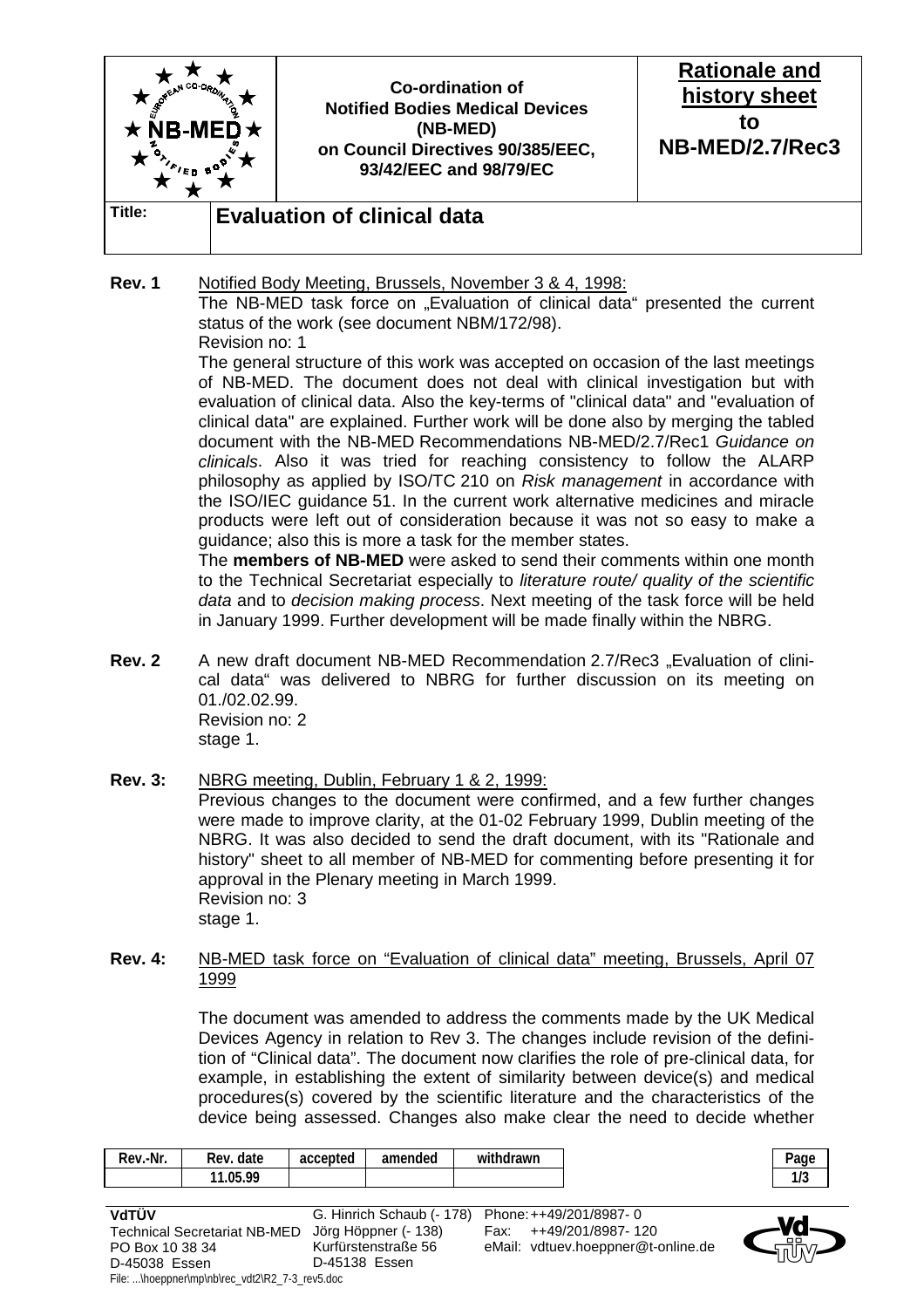



the available data is sufficient to demonstrate conformity with the Directive and the identified clinical hazards.

 In relation to the published literature, the document now makes clear that the factors influencing its validity include the extent to which it is the outcome of a study following scientific principles. The document also now states that the report on the compilation of the scientific literature should clearly establish the extent to which the literature relates to the specific characteristics and features of the device being assessed (i.e. its relevance).

#### **Rev. 5:** NBRG meeting, Copenhagen, May 10 & 11, 1999:

 The comments made by the UK MDA and Swedish MOH were considered. All changes made by the NB-MED Clinical Task Force were considered, and a few further changes were made.

 It was agreed that the document, as revised, should be presented for adoption at the June 8-9, 1999 NB-MED Plenary meeting Revision no: 5 stage 2.

Notified Body Meeting, Brussels, June 8. & 9. 1999:

 Dr. Holland presented the results of the meeting of the NBRG on 10./11.05.99 (NBM/86/99 and the rational & history sheet). The older document on "Clinical evidence" (No 2.7/Rec2, stage 1, see overview-document NBM/77/99) should be deleted because the subject on *clinical evidence* was already defined by the NB-MED Recommendation *NB-MED/2.7/Rec1 Guidance on clinicals* and has got further clarification by the presented draft NB-MED Recommendation *NB-MED/2.7/Rec3 Evaluation of clinical data*. Mr. Virefléau/G-Med mentioned that also the UK MDA comments - tabled as NBM/57/99 - were be considered. He proposed - based on an older decision - to merge NB-MED/2.7/Rec1 "Guidance on clinicals" and NB-MED/2.7/Rec3 "Evaluation of clinical data". Also he gave further explanation to the wording "prospective" and "retrospective clinical investigations". Further he explained with reference to paragraph 3.2 the meaning of "and other selected sources"; these could be all kinds of clinical data from experience on human beings including retrospective data. Prof. Leitgeb mentioned that he misses a clause that miracle products are not accepted; with reference to paragraph 5.1.1 the decision making process is primary based on a risk analysis and so low risk miracle products might be accepted. Mr. Virefléau mentioned that within the work of the task force it was very difficult to establish the risk benefit ratio for miracle products; therefore it was decided within a prior NB-MED plenary meeting to drop the aspect of miracle products. Prof. Leitgeb answered that in this case a note should be added that this Recommendation does not apply to miracle products. He proposed to add a sentence like "a device could be rejected even at zero risk if the clinical function is not sufficiently proven". Dr. Rader/TÜV PS explained that in deed there is no special clause for miracle products but there are medical devices where the performance and the function can be substantiated by clinical data and there are some devices where this can not be done; normally the second case - that no clinical data is available that supports the medical device and its performance and function and the claim